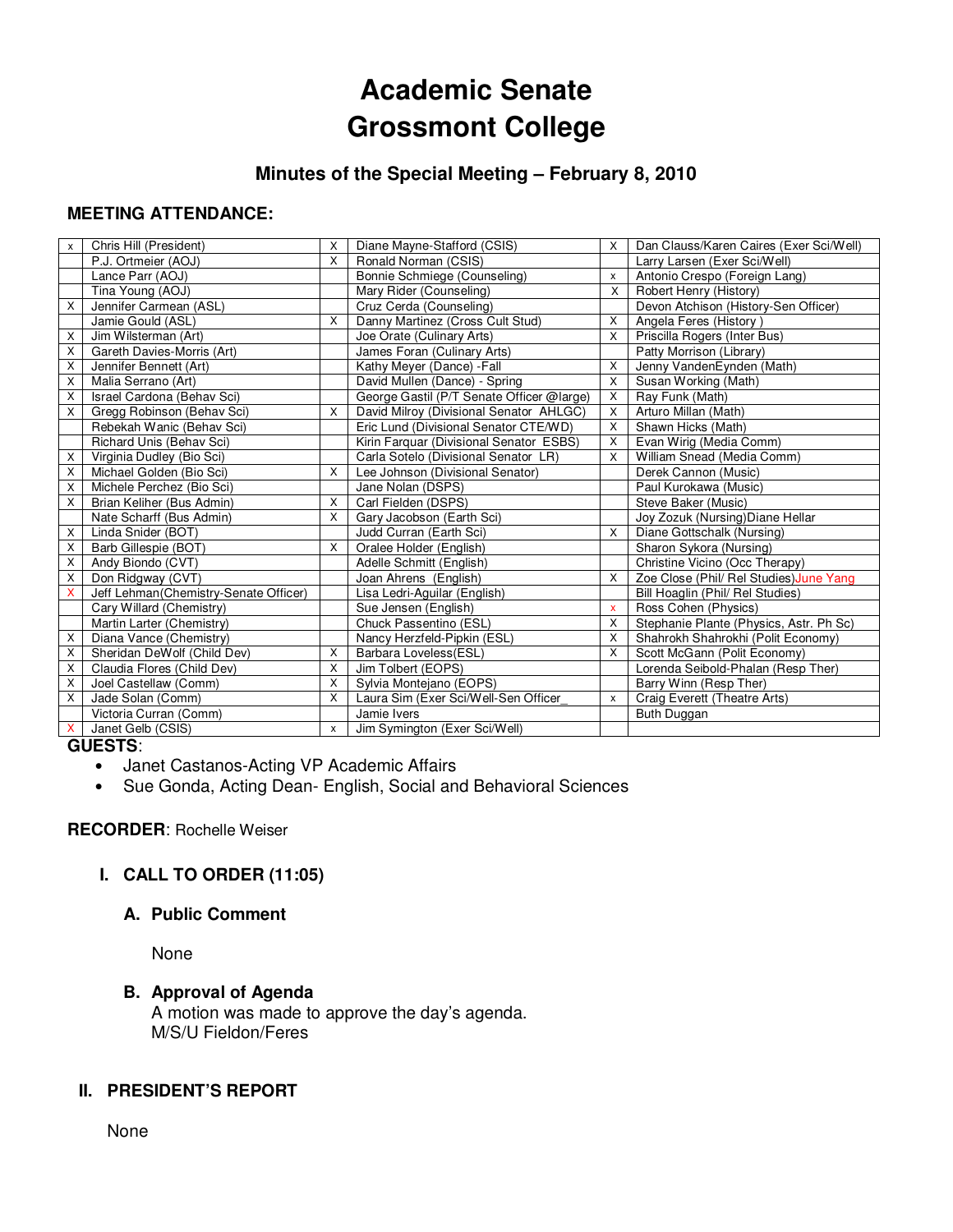## **III. Committee Reports**

None

# **IV. ACTION ITEMS**

## **A. Add Code/Wait List modification**

Chris began by reviewing the Add Code/Wait List modification document. She reviewed what was currently being used and the new options. She then opened the options for discussion. Much discussion occurred. Some of the areas of concern were; what happens to a student who doesn't respond to the enrollment option- do they drop to bottom of the waitlist, what happens if a student is on waitlists for courses with conflicting times. Many Senators mentioned they had polled their students; students did not like current system and liked the option of the waitlist being available from the first day of registration. Brian reiterated that once an option is chosen, then the details regarding length of time to respond, what happens with no response, etc…. will be worked out. Another area of concern was with the add code being required from the first day of class and concern that this would create a problem for courses trying to reach their minimums. This also included a concern about courses that begin the Saturday after the first Monday of classes. More discussion occurred. Chris then entertained a motion to end debate.

## M/S/U Dudley/Sim

Chris then asked would the Senators like to have each option presented as a motion or have a straw vote. In the interest of time a straw vote was agreed to. The first item voted on was the registration option; auto register or e-mail notification. The majority favored the auto register option. Discussion occurred regarding the add code portion. It was clarified that if they choose to have add codes required from the first day of class this would require add codes for all classes, even those that are not full. An item of concern was the ability to fill classes that have not met the minimum requirements i.e. the students cannot enroll themselves and must receive an add code on the first day of class but often discussion is already occurring as to whether or not to cancel the course. It was also clarified that if the add code requirement needed to be changed it could be done. Chris then asked the Senators to vote, by standing, on option B-1 then B-2 respectively. Option B-1 was the majority; Chris will carry option B-1 forward to DCEC as the Academic Senate's choice.

The question was asked when it will be implemented; Brian reported that it had to come forward from Cuyamaca as well and then be discussed at DCEC prior to implementing.

Chris noted that the discussions regarding concern over the cancellation of classes was one that needed to be deferred to occur within departments involving chairs and coordinators, department deans, and faculty.

#### **B. Resolution in support of the CFT March**

Chris presented the Resolution in support of the CFT March. She then asked for a motion to put the Resolution on the table.

#### M/S/U Robinson/Dudley

Chris asked Greg to give the background on the resolution and then opened the item for discussion. Some concerns were; whether or not the Academic Senate should be involved in political items; concern that the language of the resolution states "we want" these items as opposed to "we support" these items. Chris noted that the statewide Academic Senate participates in political discussions in Sacramento and the Senate is very much involved in advocacy. She also noted that due to the timing of the march and the next Senate meeting the